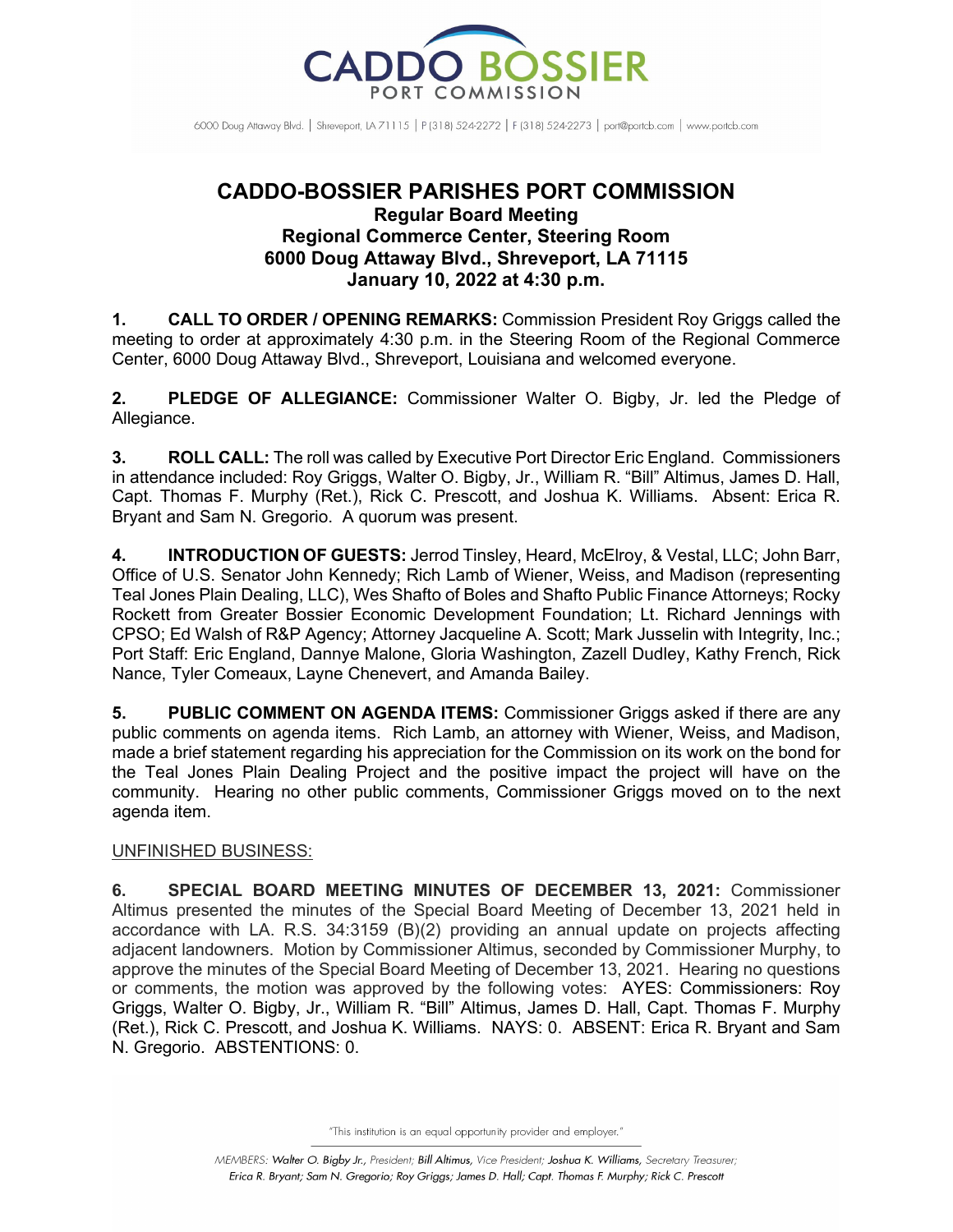Caddo-Bossier Port Commission – Minutes January 10, 2022 Regular Board Meeting Page 2

**7. REGULAR BOARD MEETING MINUTES OF DECEMBER 13, 2021:** Commissioner Altimus presented the minutes of the Regular Board Meeting of December 13, 2021. Motion by Commissioner Altimus, seconded by Commissioner Bigby, to approve the minutes of the Regular Board Meeting on December 13, 2021. Hearing no other questions or comments, the motion was approved by the following votes: AYES: Commissioners: Roy Griggs, Walter O. Bigby, Jr., William R. "Bill" Altimus, James D. Hall, Capt. Thomas F. Murphy (Ret.), Rick C. Prescott, and Joshua K. Williams. NAYS: 0. ABSENT: Erica R. Bryant and Sam N. Gregorio. ABSTENTIONS: 0.

**8. NOVEMBER 2021 FINANCIALS:** Motion by Commissioner Altimus, seconded by Commissioner Hall to approve the November 2021 Financial Report as submitted. Hearing no questions, the motion was approved by the following votes: AYES: Commissioners: Roy Griggs, Walter O. Bigby, Jr., William R. "Bill" Altimus, James D. Hall, Capt. Thomas F. Murphy (Ret.), Rick C. Prescott, and Joshua K. Williams. NAYS: 0. ABSENT: Erica R. Bryant and Sam N. Gregorio. ABSTENTIONS: 0.

## NEW BUSINESS:

**9. AUP AUDIT PRESENTATION:** Commissioner Griggs asked Jerrod Tinsley with Heard, McElroy, and Vestal, LLC to present the Agreed-Upon Procedures Audit Report to the Commission. Mr. Tinsley stated that due to the pandemic last year, the state of Louisiana did not require Agreed-Upon Procedures Audits for public entities. The internal controls included in this audit report are the bank reconciliations, collections, non-payroll disbursements, travel and travelrelated expense reimbursements, and debt service. All internal controls were found to have no exceptions, save for one. The only exception found in the report was stated as "The same individual responsible for processing payments also has the ability to add vendors to the entity's disbursement system." According to Mr. Tinsley, this is not unusual, and, in this case, there are mitigating controls in place as well as review procedures to counteract the exception. Commissioner Griggs commended Director of Finance, Gloria Washington, and Mr. England for their exemplary work and the clean audit. Motion by Commissioner Hall, seconded by Commissioner Prescott to approve the AUP Audit report as submitted. The motion was approved by the following votes: AYES: Commissioners: Roy Griggs, Walter O. Bigby, Jr., William R. "Bill" Altimus, James D. Hall, Capt. Thomas F. Murphy (Ret.), Rick C. Prescott, and Joshua K. Williams. NAYS: 0. ABSENT: Erica R. Bryant and Sam N. Gregorio. ABSTENTIONS: 0.

**10. RESOLUTION NO. 1 OF 2022:** A RESOLUTION WITH RESPECT TO THE ISSUANCE OF NOT TO EXCEED SIX HUNDRED FIFTY MILLION DOLLARS (\$650,000,000) CADDO-BOSSIER PARISHES PORT COMMISSION TAXABLE AND TAX-EXEMPT REVENUE BONDS (BIA ENERGY PROJECT), IN MULTIPLE SERIES, APPROVING THE FORM OF AND AUTHORIZING THE EXECUTION AND DELIVERY OF A TRUST INDENTURE, FACILITIES LEASES, GROUND LEASE AND ANY AND ALL ADDITIONAL DOCUMENTS AND CERTIFICATES DEEMED NECESSARY IN CONNECTION WITH THE GRANTING OF A FAVORABLE PAYMENT IN LIEU OF TAX ARRANGEMENT; AND PROVIDING FOR OTHER MATTERS WITH RESPECT THERTO. (Published in its entirety on January 18, 2022 in *The Times*.)

Mr. England stated Resolution No. 1 of 2022 is the second step in the process to approve a bond for the Bia Energy Project. This project is for the methanol plant to be located in the Port's Industrial Complex. It is recommended for approval. Motion by Commissioner Hall, seconded by Commissioner Altimus to approve Resolution No. 1 of 2022 as submitted. Hearing no questions, the motion was approved by the following votes: AYES: Commissioners: Roy Griggs, Walter O. Bigby, Jr., William R. "Bill" Altimus, James D. Hall, Capt. Thomas F. Murphy (Ret.), Rick C.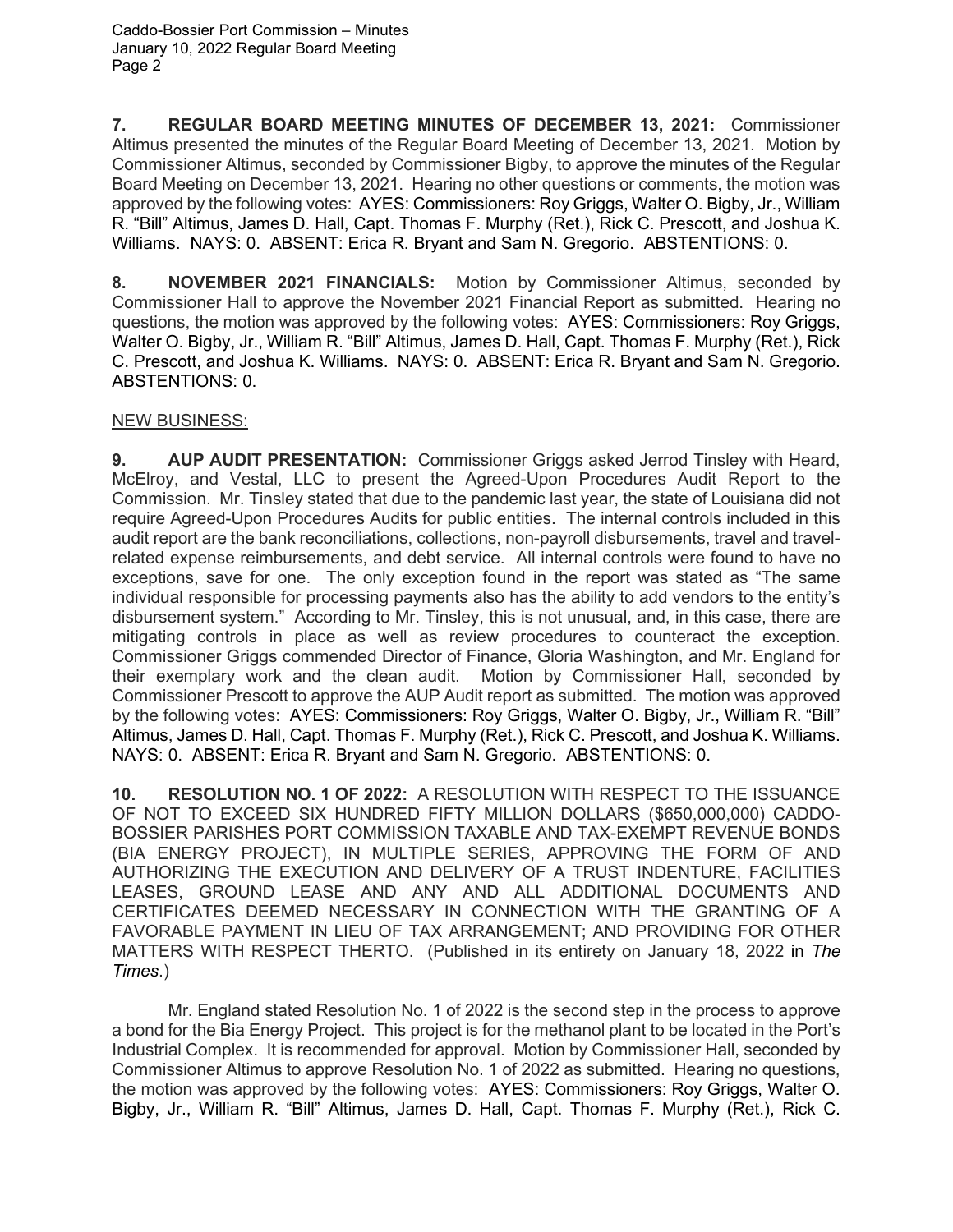Prescott, and Joshua K. Williams. NAYS: 0. ABSENT: Erica R. Bryant and Sam N. Gregorio. ABSTENTIONS: 0.

**11. RESOLUTION NO. 2 OF 2022:** A RESOLUTION WITH RESPECT TO THE ISSUANCE OF NOT TO EXCEED FIFTY-FIVE MILLION DOLLARS (\$55,000,000) CADDO-BOSSIER PARISHES PORT COMMISSION TAXABLE REVENUE BONDS (TEAL JONES PLAIN DEALING, LLC PROJECT), SERIES 2022 APPROVING THE FORM OF AND AUTHORIZING THE EXECUTION AND DELIVERY OF A TRUST INDENTURE AND LEASE AGREEMENT, AND ANY AND ALL ADDITIONAL DOCUMENTS AND CERTIFICATES DEEMED NECESSARY IN CONNECTION WITH THE GRANTING OF A FAVORABLE PAYMENT IN LIEU OF TAX ARRANGEMENT; AND PROVIDING FOR OTHER MATTERS WITH RESPECT THERTO. (Published in its entirety on January 18, 2022 in *The Times*.)

Mr. England stated Resolution No. 2 of 2022 is also the second step in the bond process for the Teal Jones Plain Dealing, LLC Project formally known as Rural Renaissance. This project is a sawmill to be located in Plain Dealing in north Bossier Parish and the Port is issuing the bond for the project's financing. Mr. England commended Rocky Rockett with the Greater Bossier Economic Development Foundation and Rich Lamb for all their hard work locating this project in Bossier Parish. It was recommended for approval. Motion by Commissioner Hall, seconded by Commissioner Bigby to approve Resolution No. 2 of 2022 as submitted. Hearing no questions, the motion was approved by the following votes: AYES: Commissioners: Roy Griggs, Walter O. Bigby, Jr., William R. "Bill" Altimus, James D. Hall, Capt. Thomas F. Murphy (Ret.), Rick C. Prescott, and Joshua K. Williams. NAYS: 0. ABSENT: Erica R. Bryant and Sam N. Gregorio. ABSTENTIONS: 0.

**12. CERTIFICATION OF 2022 GENERAL FUND AND CAPITAL OPERATIONS BUDGETS:**  (Published in its entirety on January 18, 2022 in *The Times*.)

Mr. England noted the Port staff has completed all publications and notices in accordance with the Louisiana Local Government Budget Act in order to complete the 2022 budget process. The certification was recommended for adoption by Mr. England. Motion by Commissioner Altimus, seconded by Commissioner Murphy to approve the Certification of the 2022 General Fund and Capital Operations Budgets as submitted. Hearing no questions, the motion was approved by the following votes: AYES: Commissioners: Roy Griggs, Walter O. Bigby, Jr., William R. "Bill" Altimus, James D. Hall, Capt. Thomas F. Murphy (Ret.), Rick C. Prescott, and Joshua K. Williams. NAYS: 0. ABSENT: Erica R. Bryant and Sam N. Gregorio. ABSTENTIONS: 0.

**13. NOMINATING COMMITTEE REPORT:** Commissioner Prescott stated that it was an honor to serve as the Nominating Committee Chairman and he moved to approve the following slate of officers for 2022: President: Walter Bigby, Vice President: Bill Altimus, and Secretary/Treasurer: Joshua Williams. Motion by Commissioner Prescott, seconded by Commissioner Hall to close the nominations and approve the slate of officers for 2022 as presented. Hearing no questions, the motion was approved by the following votes: AYES: Commissioners: Roy Griggs, Walter O. Bigby, Jr., William R. "Bill" Altimus, James D. Hall, Capt. Thomas F. Murphy (Ret.), Rick C. Prescott, and Joshua K. Williams. NAYS: 0. ABSENT: Erica R. Bryant and Sam N. Gregorio. ABSTENTIONS: 0.

**14. PORT DIRECTOR'S REPORT:** Mr. England provided an update on various activities and projects.